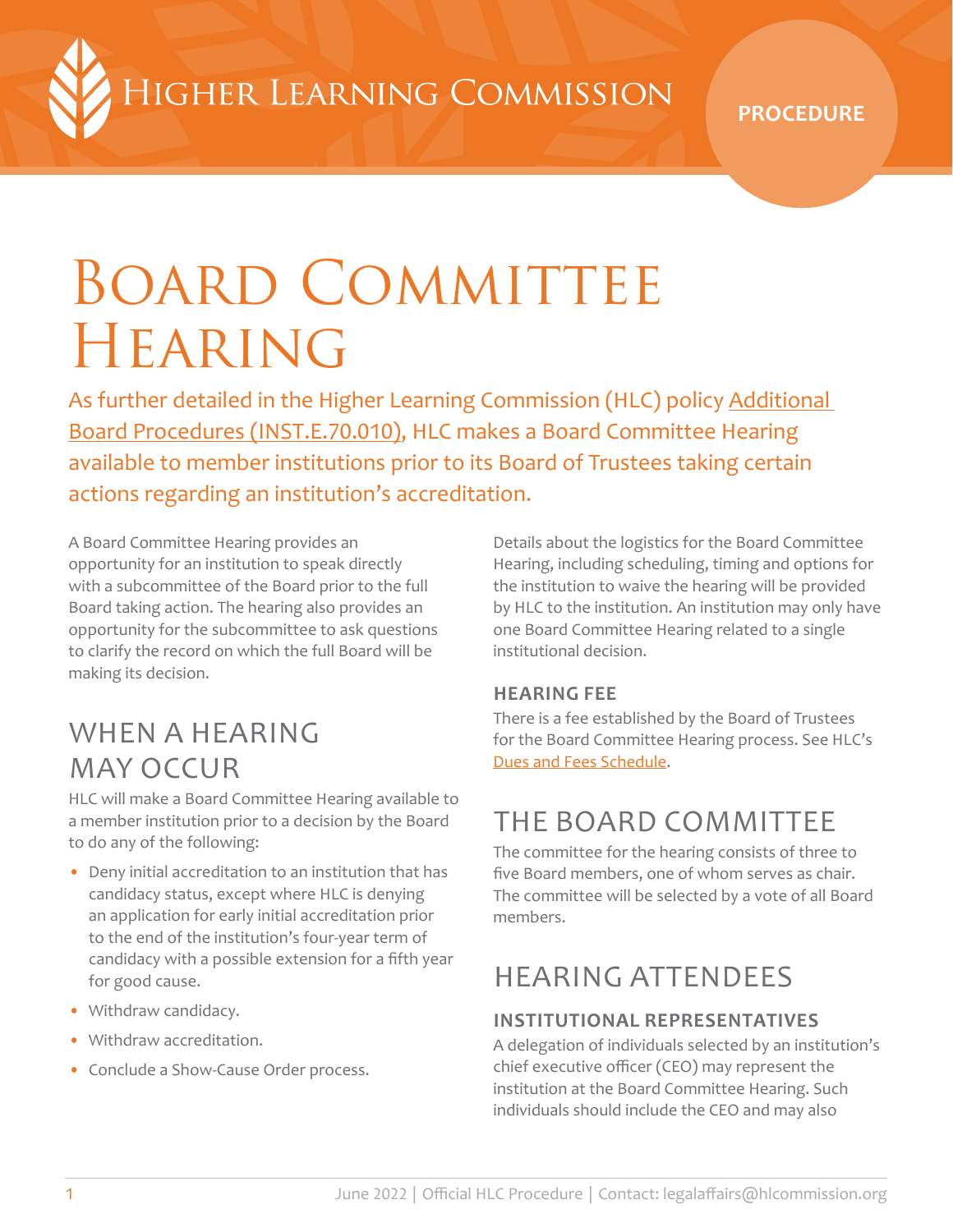include institutional faculty or staff, board members, consultants, and other institutional personnel who might have relevant information to provide to the committee. Institutions are encouraged to limit their delegation to no more than 5–7 individuals. All institutional representatives are expected to provide information to the committee (i.e., not merely observe the hearing).

The institution's legal counsel may attend the Board Committee Hearing as a representative of the institution and may speak on behalf of the institution when so recognized by the committee. The institution must notify HLC as soon as possible if it intends for one of its institutional representatives to be legal counsel. Other than during the hearing, institutional legal counsel is expected to communicate solely with legal counsel for HLC.

#### **PEER REVIEW TEAM AND IAC HEARING COMMITTEE REPRESENTATIVES**

If the institution has had an evaluation visit that led to the Board's upcoming action, a representative of the peer review team, typically the chair, may attend the hearing or be available to the committee at its discretion. Similarly, if the institution participated in an Institutional Actions Council (IAC) Hearing as a part of the process that led to the Board's upcoming action, a representative of the IAC Hearing Committee, typically the chair, may attend the hearing or be available to the Board Committee at its discretion.

### HEARING MATERIALS

HLC will provide the Board Committee with relevant documents prior to the hearing. These documents typically include, but are not limited to, as applicable: relevant Board action letters, evaluative materials provided by the institution, team reports, IAC Hearing reports and institutional responses.

Institutional and other representatives will confine their information and responses to oral presentation only at the Hearing. No new documentation shall be provided at the Hearing and no audiovisual presentations shall be permitted.

### HEARING PROCEDURES

At the outset of the Board Committee Hearing, the chair will outline the purpose of the hearing and how it will be conducted. The CEO of the institution will make an opening statement of no more than 20 minutes. Any peer review team and IAC representatives may be invited to make an opening statement of no more than 10 minutes each.

The Board Committee will ask questions of the institution, team and IAC representatives. While the institution will primarily be represented by its CEO, the CEO may ask other members of the institutional delegation who have relevant information to participate in the opening statement and to respond to follow-up questions. The committee may also direct specific questions to any participant based on their area of responsibility during the hearing. No peer review team member nor IAC representative may address questions to the institutional delegation.

The CEO of the institution will make a brief closing statement, as will any team and IAC representatives.

Specific time periods for each part of the hearing after opening statements are subject to the discretion of the committee. The hearing will be approximately two hours in length. At the conclusion of the hearing, the chair will dismiss the participants. The hearing will be closed to the public.

#### **TRANSCRIPTION**

HLC will arrange for the Board Committee Hearing to be transcribed. There will be no recording of the hearing other than what may be required to complete the transcript, which will then be destroyed. The transcript of the hearing will be provided to the institution and the full Board following the hearing.

#### SUBMISSION OF ADDITIONAL WRITTEN MATERIALS

Following the hearing, the institution will be given the opportunity to provide additional written materials in response to the hearing for the Board's consideration according to a timeline provided by HLC.